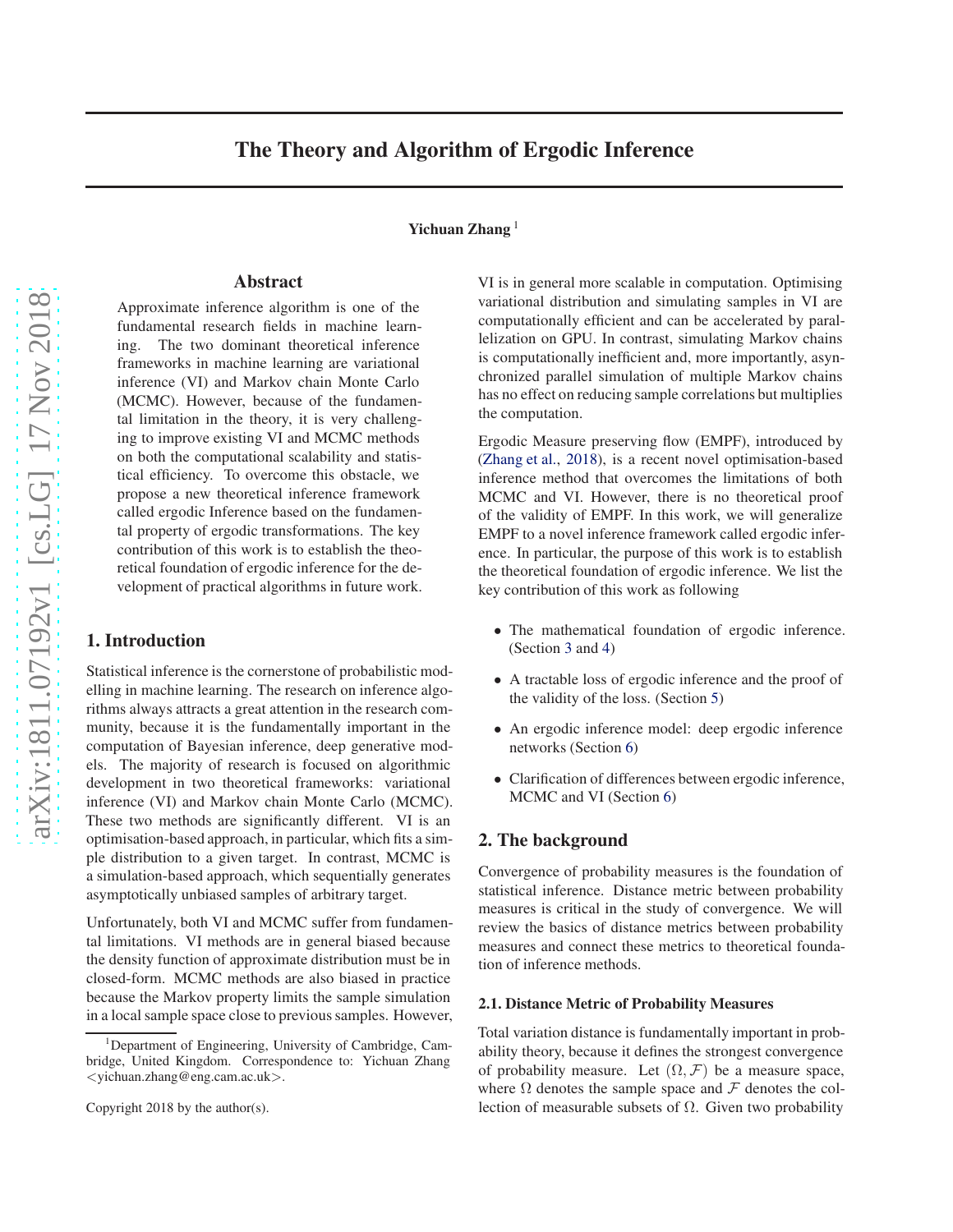measure P and Q defined on  $(\Omega, \mathcal{F})$ , the TV distance between  $Q$  and  $P$  is defined as

$$
D_{\text{TV}}(Q, P) = \sup_{A \in \mathcal{F}} |Q(A) - P(A)|. \tag{1}
$$

Convergence in TV, that is  $D_{TV}(Q, P) = 0$ , means Q and P cannot be distinguished on any measurable set.

The Kullback-Leibler (KL) divergence is an important measure of difference between probability measures in statistical methods. For a continuous sample space  $\Omega$ , the KL divergence is defined as

$$
D_{\text{KL}}(Q||P) = \int_{\Omega} dQ \log \frac{dQ}{dP},\tag{2}
$$

where  $dP$  denote the density of probability measure.

#### 2.2. Approximate Monte Carlo Inference

Monte Carlo method is the most popular simulation based inference technique in probabilistic modelling. For example, to fit a probabilistic model  $\pi$  by maximum likelihood estimation, it is essential to compute the gradient of the partition function  $Z(\theta) = \int \pi^*(z) dz$ . Given the unnormalised density function  $\log \pi^*(z)$ , computing the gradient becomes a problem of expectation estimation

$$
\partial_{\theta} Z(\theta) = \mathbf{E}_{\pi(z)} [\partial_{\theta} \log \pi^*(z)].
$$

Monte Carlo methods allow us to construct unbiased estimator of expectation as

$$
\mathbf{E}_{\pi(z)}[f(z)] = \lim_{N \to \infty} \frac{1}{N} \sum_{i=1}^{N} f(z_i),
$$

where  $z_i$  denotes samples from  $\pi$ . Unfortunately, it is intractable to generate samples from complex distributions, like the posterior distributions in model parameters or latent variables. Because of this challenge, approximate Monte Carlo Inference is fundamentally important. We will review the theoretical foundation of two important inference methods: variational Inference (VI) and Markov chain Monte Carlo (MCMC) in the next two sections.

#### 2.3. Variational Inference

The theoretic foundation of VI is Pinsker's inequality. Pinsker's inequality states that the KL divergence is a upper bound of TV distance

$$
D_{\text{TV}}(Q, P) \le D_{\text{KL}}(Q||P). \tag{3}
$$

Given a parametric distribution  $Q$  and the target distribution  $\pi$ , minimising the KL divergence  $D_{KL}(Q||\pi)$  implies the less TV distance  $D_{TV}(Q, \pi)$ . The key challenge of VI is how to construct the parametric family  $Q$  so that

the estimation of the KL divergence is tractable and family  $Q$  is expressive to approximate complex target. This forces most VI methods to choose Q with closed-form density function. Otherwise, the estimation of entropy term  $H(Q) = -\int Q(dz) \log q(z)$  becomes challenging. In practice, the approximation family  $Q$  in most VI methods are rather simple, like Gaussian distribution, so the approximation bias due to oversimplified  $Q$  is the key issue of VI.

However, simple approximate family gives VI methods great computational advantage in practice. First, the main loss function in VI is known as the evidence lower bound (ELBO)

$$
L_{\rm ELBO} = \int_{\Omega} dQ \log \frac{d\pi^*}{dQ} \le \log \int d\pi^*.
$$
 (4)

With analytic form of the entropy of  $Q$ , ELBO can be efficiently computed and optimized using standard gradient descent algorithm. Second, simulating i.i.d. samples from a simple variational family Q is straightforward and very efficient.

### 2.4. Markov Chain Monte Carlo

The theoretical foundation of Markov chain Monte Carlo (MCMC) is ergodic theorem. Ergodic theorem states that, given an ergodic Markov chain  $(Z_n)$  with a stationary distribution  $\pi$ , the average cross states of chain is equivalent to the average in state space of the chain, that is

$$
\mathbf{E}_{\pi}[f] = \lim_{m \to \infty} \frac{1}{M} f(Z_{\infty}^m) = \lim_{n \to \infty} \frac{1}{N} f(Z_n),
$$

where  $Z_{\infty}^{m}$  denotes the sample of a well-mixed Markov chains after infinitely long transitions. Ergodic theorem implies that we can generate unbiased samples from every Markov transition without waiting forever for the chains to reach stationary state. Therefore, we can trade computational efficiency with a bias that may decrease in a long time. The key challenge of MCMC methods is to define ergodic Markov chains with any given stationary distribution  $\pi$ . This challenge was solved first by Metropolis-Hastings algorithm. We will discuss in detail in Section [4.2.](#page-3-0)

Ergodic Markov chains enjoy strong stability. Irrespective of the distribution of initial state  $\mu(z_0)$  and the parameter of Markov kernel  $K(\cdot, \cdot)$ , the distribution of the state of the chain is guaranteed to converge to the stationary distribution in total variation after every transition. Formally, that means the reduce of TV distance to stationary for all  $L \geq 0$ 

$$
D_{\text{TV}}\left(Q_{L+1}, \pi\right) < D_{\text{TV}}\left(Q_L, \pi\right)
$$

where  $q_L$  denotes the marginal distribution of the L-th state and

$$
q_L(dz') = \int K(z, dz') q_L(dz).
$$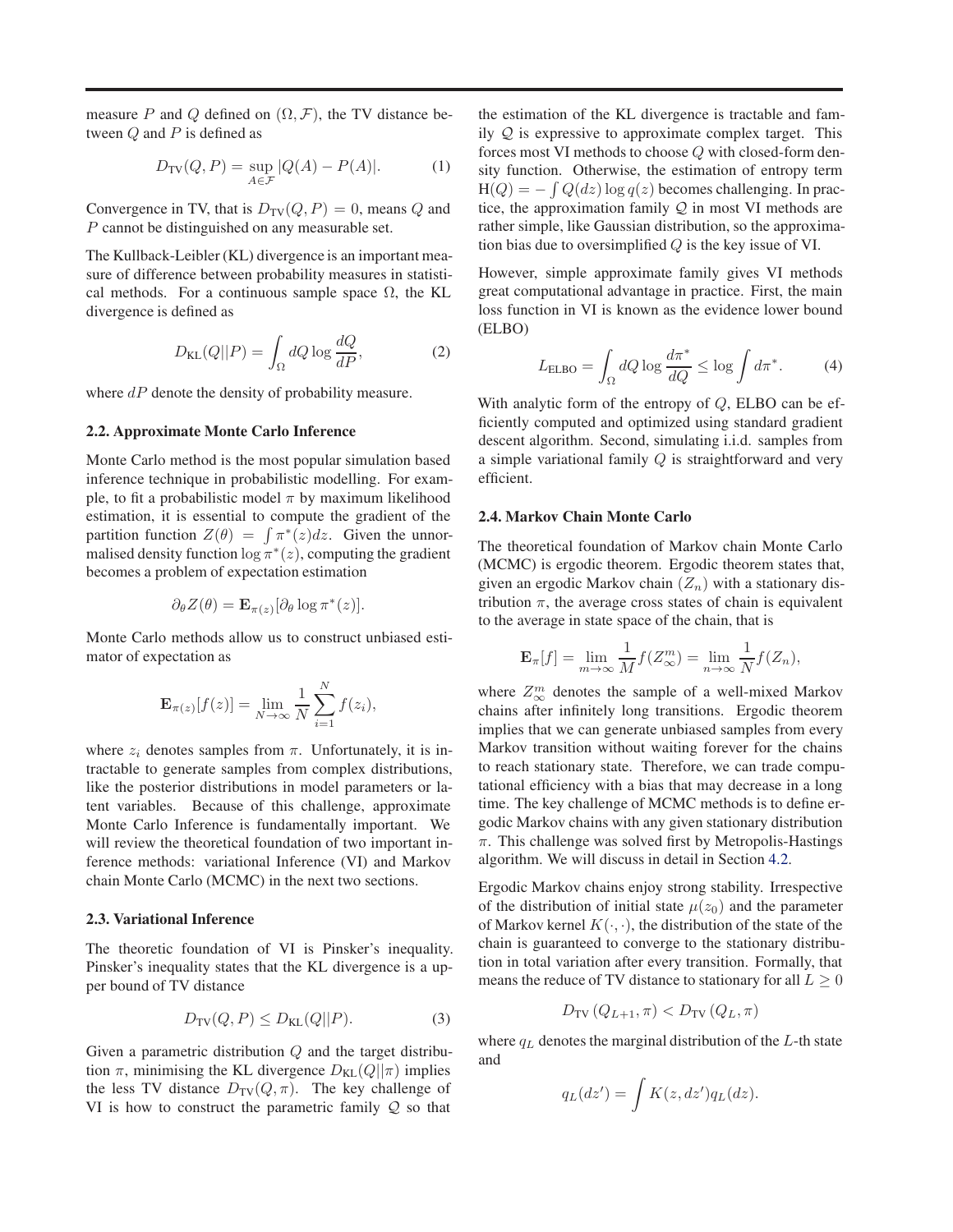<span id="page-2-0"></span>As L increases, the distribution  $q<sub>L</sub>$  converges to a unique stationary distribution  $\pi$ 

$$
\lim_{l \to \infty} D_{\rm TV}(Q_l, \pi) = 0.
$$

In spite of the theoretical convergence property, the convergence of MCMC chains is not guaranteed in practice. Because the burn-in stage cannot be infinite long, the samples from MCMC methods are often biased. The problem is that there is no reliable measurement of such a sampling bias related to TV distance or KL divergence. The iterative simulation of Markov chain is another limitation in computational efficiency. Each sample from MCMC methods requires one simulation of Markov transition and this can only be executed in a sequential manner due to the nature of Markov chain. Therefore, the sampling time of MCMC grows linearly with the number of samples.

# 3. Ergodic Inference Principle

In this section, we present the mathematical foundation of ergodic inference principle.

# 3.1. Motivation

First, we would like to propose the the following properties of ideal inference method:

- Parallelizable: the simulation of each sample is computationally independent;
- Statistically efficient: there is zero correlation between samples;
- Asymptotic unbiased: more computational power guarantees diminishing of simulation bias. The bias can be eliminated in theory with sufficient computation.

Both MCMC and VI fail to have all the properties above. For this reason, there are existing works on a hybrid methods that combine MCMC and VI, for example, accelerate the burn-in of MCMC using variational approximation in [\(Hoffman](#page-8-0), [2017\)](#page-8-0) or optimise ELBO based on tractable density function of MCMC kernel in [\(Salimans et al.](#page-8-0), [2015\)](#page-8-0). To some extend, such algorithmic hybrid approach can be useful in practice. However, the limitation in theoretical foundation of MCMC and VI cannot be eliminated by algorithmic modification. To achieve an ideal inference method, it is necessary to have a new mathematical theoretical foundation.

# 3.2. The Theoretical Foundation

Different from Pinsker's inequality and ergodic theorem, the theoretical motivation of the proposed inference is the

characteristic property of ergodic Markov transition: *there is a unique invariant distribution for every ergodic Markov Kernel*. Formally, let  $K_{\pi}$  be an ergodic Markov transition kernel with an invariant distribution  $\pi$ . By construction of  $K_{\pi}$ ,  $\pi$  is guaranteed to be the only distribution satisfies the condition  $\pi(d\mathbf{z}') = \int K_{\pi}(\mathbf{z}, d\mathbf{z}') \pi(d\mathbf{z})$ .

Based on the property of ergodic Markov kernel, we construct the following criteria to verify if a distribution is equivalent to the stationary distribution of the kernel. Given a distribution  $q$ , the distribution of  $q$  after one Markov transition by  $K$  is given by

$$
q_1(\mathbf{z}') = \int K_\pi(\mathbf{z}, \mathbf{z}') q(d\mathbf{z}). \tag{5}
$$

We say the distribution q is preserved by  $K_{\pi}$  if

$$
D_{\rm TV}(q_1, q) = 0. \tag{6}
$$

By the uniqueness of the invariant distribution of ergodic kernel  $K_{\pi}$ , the preservation of q by  $K_{\pi}$  as (6) implies  $D_{\rm TV}(q, \pi) = 0$ . This motivates the following loss function.

**Definition 3.1.** Given a Markov kernel  $K_{\pi}(\mathbf{z}, \mathbf{z}')$  that is ergodic w.r.t. a distribution  $\pi$ , the ergodic loss of a distribution  $q$  is defined as

$$
L^*(q, K_{\pi}) = D_{\text{TV}}\left(\int K_{\pi}(\mathbf{z}, \cdot) q(d\mathbf{z}), q(\cdot)\right).
$$

As mentioned earlier, the loss  $L^*(q, K_\pi)$  is equal to 0 if and only if  $D_{TV}(q, \pi)$  is equal to 0.

Let  $\pi$  be the target distribution and q be the approximate distribution in a parametric family Q. Given an ergodic Markov kernel  $K_{\pi}$ , the closest  $q \in \mathcal{Q}$  to the target  $\pi$  can be identified by the parameter  $\phi^*$  optimising the ergodic loss  $L^*(\cdot, K_\pi)$ 

$$
\phi^* = \underset{\phi}{\arg\min} L^*(q_{\phi}, K_{\pi}).
$$

If the target distribution is in  $Q$ , then the optimal parameter  $\phi^*$  should have the loss

$$
L^*(q_{\phi^*}, K_\pi) = 0,
$$

otherwise the  $L^2$  norm of the gradient of the loss should vanish

$$
||\partial_{\phi^*} L^*(q_{\phi^*}, K_{\pi})||_2^2 = 0.
$$

#### 3.3. Technical Challenges

There are two technical challenges of ergodic inference methods in practice. First, we need a tractable estimation of a loss function equivalent to  $D_{\text{TV}}(q_1, q)$ . The estimation of the gradient of the loss should also be tractable for the optimisation of the parameter  $\phi$ . Second, we need a general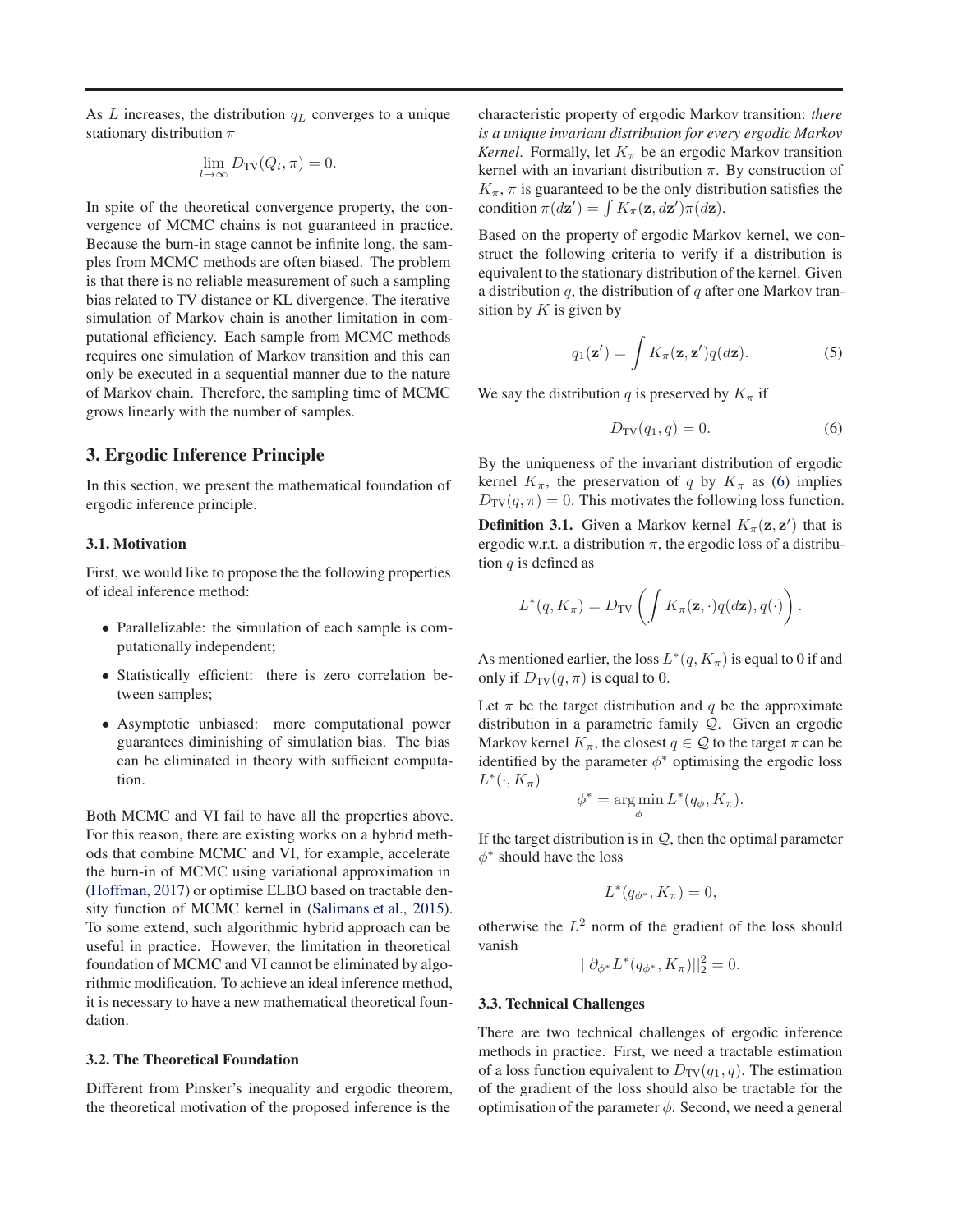<span id="page-3-0"></span>parametric family Q that can approximate any target distribution up to a certain amount of error. More specific, the error can be controlled and even eliminated by increase the complexity of approximation family of  $Q$ , i.e. the number of parameters of  $Q$  is unlimited. The computational cost of optimisation is associated with the complexity of Q.

We will present the solution to the first challenge in Section [5](#page-4-0) and the solution to the second challenge in Section [6.](#page-6-0)

# 4. Ergodic Transformations

The key of solving the technical challenges in ergodic inference is the reparameterization of the ergodic Markov kernel. This is important in both algorithmic development and theoretical analysis.

### 4.1. Ergodic Transformations and Markov Kernels

Ergodic Markov kernels are essentially conditional distributions, which can be reparameterized by deterministic transformations known as measure preserving transformations (MPTs). Given a probability measure  $\mu$ , a deterministic transformation  $T$  preserves  $\mu$  if for any measurable subset of sample space  $\overline{A}$ ,  $\mu(T^{-1}(A)) = \mu(A)$ . The shear transformation  $T(x, y) = (x + y, x)$ , which preserves Lebesgue measure, is a classic example of MPT [\(Billingsley,](#page-8-0) [1986\)](#page-8-0). The following conditions are often used in the literature MCMC theory for verification of ergodic property:

- 1. Irreducibility:  $T(A) \neq A$ ,  $\forall A \in \mathcal{F}$  except  $\emptyset$  and  $\Omega$ .
- 2. Density preservation:  $\pi(T(\mathbf{z})) = \pi(\mathbf{z})$ .
- 3. Lebesgue preservation: the determinant of the Jacobian of  $T$  is equal to 1.

Formally, we define the reparameterisation of Ergodic Markov chains as following.

Definition 4.1. (Ergodic Reparameterisation of MCMC) Given a target distribution  $\pi(z)$ , a MCMC kernel  $K(z, z')$ with invariant  $\pi$  can be reformed as two steps:

- 1. Simulate an auxiliary variable r with distribution  $\mu(\mathbf{r})$
- 2. Deterministic transformation  $(\mathbf{z}', \mathbf{r}') = T_{\pi\mu}(\mathbf{z}, \mathbf{r}),$

where  $T_{\pi\mu}$  is an ergodic transformation that preserves the probability measure  $\pi(\mathbf{z})\mu(\mathbf{r})$ .

**Remark.** *The transformation*  $T_{\pi\mu}$  *in ergodic reparameterisation is fundamentally different from volume preserving transformation*  $V(\mathbf{z})$  *in the sample space of*  $\mathbf{z}$  *for two reasons.*

•  $T_{\pi\mu}(\mathbf{z}, \mathbf{r})$  *does not preserve the volume/entropy in the* sample space of  $z$ , but  $V(z)$  must preserves the vol*ume/entropy in the space of* z*.*

•  $T_{\pi\mu}(\mathbf{z}, \mathbf{r})$  *preserves the probability measure*  $\pi(\mathbf{z})$ *, but*  $V(\mathbf{z})$  *does not preserve*  $\pi(\mathbf{z})$  *in general.* 

Ergodic transformations also allow us to form the expectation under Markov transition as composition of functions, that is not used in classic MCMC literature. Formally, this is given by the following proposition.

**Proposition 1.** *Given an ergodic transformation*  $T_{\pi}$  *w.r.t.* π*, the expectation is preserved by the transformation, which means, for any function* f

$$
\int_{\Omega} f(\mathbf{z}) \pi(d\mathbf{z}) = \int_{\Omega} f \circ T_{\pi}(\mathbf{z}) \pi(d\mathbf{z}) = \int_{\Omega'} f(\mathbf{z}') T_{\pi^*} \pi(d\mathbf{z}'),
$$

 $\mathbb{R}^N$  *is the image of*  $\Omega$  *under*  $T_{\pi}$  *and*  $T_{\pi^*}\pi(\cdot)$  *denotes the pushforward probability measure of*  $\pi$  *under*  $T_{\pi}$ *. Because*  $T_{\pi}$  *preserves*  $\pi$ ,  $\Omega' = \Omega$  *and*  $D_{TV}(\pi, T_{\pi^*} \pi) = 0$ *.* 

In the next two sections, we will demonstrate the ergodic reparameterization with two well-known MCMC kernels.

### 4.2. Metropolis-Hastings Transformations

Metropolis-Hastings (MH) algorithm is the first and most well-known MCMC methods. We will show that it is straightforward to form the MH transition kernel as an ergodic transformation. Given a target distribution  $\pi(z)$  and a transition proposal distribution  $q(\mathbf{r}|\mathbf{z})$ , MH kernel in most text books is described as following two steps:

- 1. Sample r from  $q(\cdot|\mathbf{z})$ .
- 2. Return the new state of the chain as r with probability

$$
p_{MH} = \min\left\{1, \frac{\pi(\mathbf{r})q(\mathbf{z} \mid \mathbf{r})}{\pi(\mathbf{z})q(\mathbf{r} \mid \mathbf{z})}\right\},\tag{7}
$$

otherwise the state remains as z.

It is straightforward to verify that MH transition kernel preserves the density function as

$$
\pi(\mathbf{z}) \left[ q(\mathbf{r}|\mathbf{z}) \min \left\{ 1, \frac{\pi(\mathbf{r}) q(\mathbf{z} | \mathbf{r})}{\pi(\mathbf{z}) q(\mathbf{r} | \mathbf{z})} \right\} \right]
$$
\n
$$
= \min \left\{ \pi(\mathbf{z}) q(\mathbf{r} | \mathbf{z}), \pi(\mathbf{r}) q(\mathbf{z} | \mathbf{r}) \right\}
$$
\n
$$
= \pi(\mathbf{r}) \left[ q(\mathbf{z} | \mathbf{r}) \min \left\{ 1, \frac{\pi(\mathbf{z}) q(\mathbf{r} | \mathbf{z})}{\pi(\mathbf{r}) q(\mathbf{z} | \mathbf{r})} \right\} \right],
$$

where the MH transition kernel  $K_{MH}(\cdot, \cdot)$  is in squared rackets. This verification of stationary distribution is known as detailed balance. It is important because it proves the existence of stationary distribution.

Now we consider an alternative representation of MH kernel. In particular, we define a stationary distribution as the joint distribution of all random variables involved in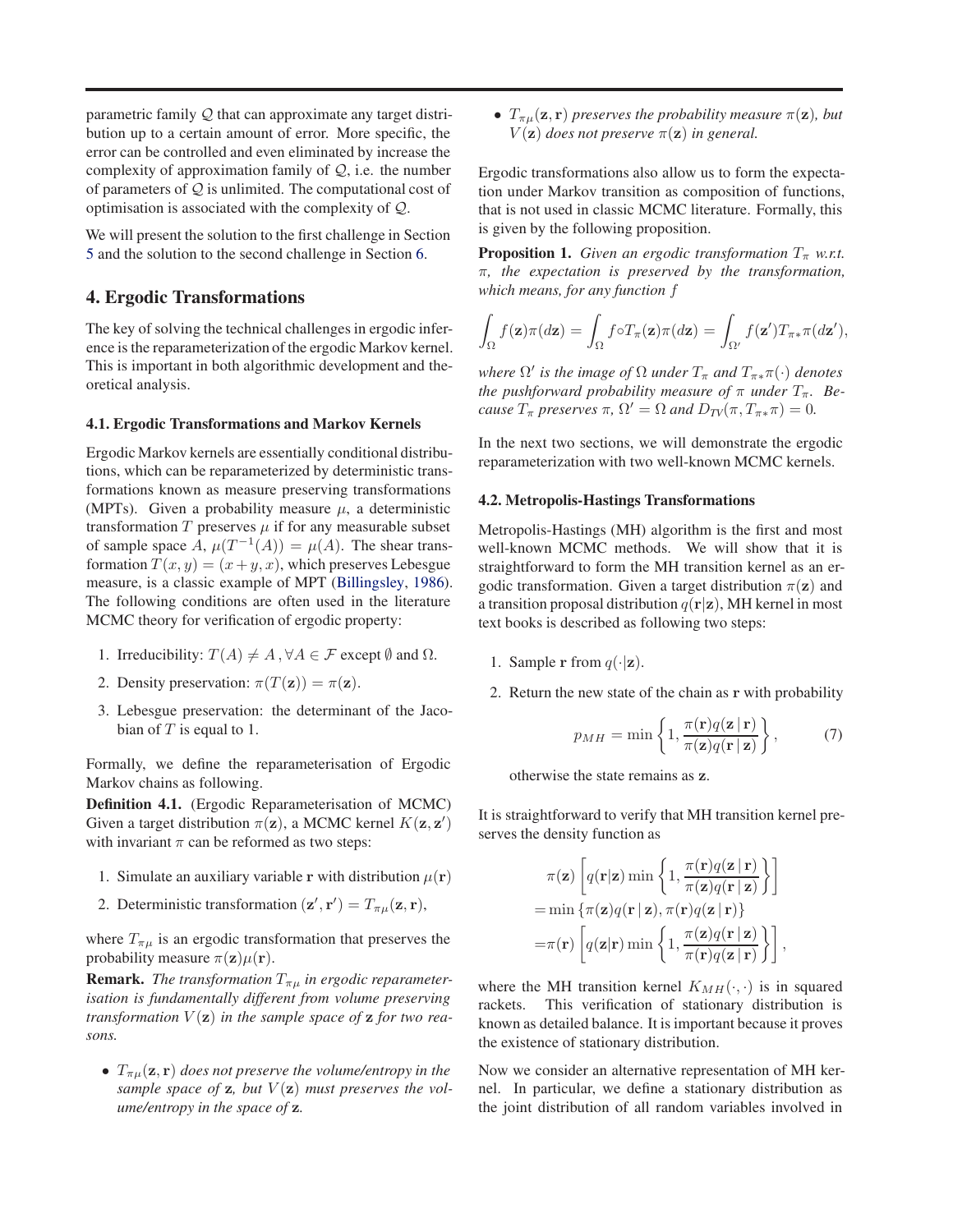<span id="page-4-0"></span>the target  $\pi$  and MH kernel  $K_{MH}$ , that is  $\pi(\mathbf{z}, \mathbf{r}, u)$  =  $\pi(\mathbf{z})q(\mathbf{r}|\mathbf{z})\nu(u)$ , where  $\nu(u)$  denotes uniform distribution between [0, 1]. Following the ergodic reparameterization (Definition [4.1\)](#page-3-0), we can rewrite the MH algorithm as

- 1. Resample r from  $q(\cdot|\mathbf{z})$  and u from  $\nu(\cdot)$ .
- 2. Return the next state  $(\mathbf{z}', \mathbf{r}', u') = T_{MH}(\mathbf{z}, \mathbf{r}, u)$  defined as

$$
T_{MH}(\mathbf{z}, \mathbf{r}, u) = (\mathbf{z}, \mathbf{r}, u) \delta(u > p_{MH}) + (\mathbf{r}, \mathbf{z}, u) \delta(u < p_{MH}), \qquad (8)
$$

where  $\delta(\cdot)$  denotes indicator function.

Notice that the transformation  $T_{MH}(\mathbf{z}, \mathbf{r}, u)$  above is a deterministic function. It is obvious that resampling  $r$  and  $u$ from their conditional distribution leaves  $\pi(\mathbf{z}, \mathbf{r}, u)$  invariant. Then, it is straightforward to show the preservation of density function

$$
\pi(\mathbf{s})\delta(\mathbf{s}' = T_{MH}(\mathbf{s})) = \pi(\mathbf{s}')\delta(\mathbf{s} = T_{MH}(\mathbf{s}')),
$$

where s denote the triple  $(z, r, u)$ . It is also easy to verify that the determinate of Jacobian of  $\partial_{(\mathbf{z},\mathbf{r},u)}T_{MH}(\mathbf{z},\mathbf{r},u)$  is always equal to 1.

#### 4.3. Hamiltonian Measure Preserving Transformations

Hamiltonian Monte Carlo (HMC), originally known as Hybrid Monte Carlo, is an important MCMC method. Originally, HMC is considered as a hybrid method, because its combines both deterministic and stochastic simulation. The deterministic simulation in HMC essentially refers to any dynamics that generalize the classic Hamiltonian dynamics in physics.

Hamiltonian system in physics is a system of moving particles in an energy field and the energy of the system is constant over time. Given  $n$  particles, the state of Hamiltonian system is defined by the position  $z \in \mathbb{R}^n$  and the momenta  $\mathbf{r} \in \mathbb{R}^n$ . The position **z** is associated with potential energy  $U : \mathbb{R}^n \to \mathbb{R}$  and the momentum r is associated with kinetic energy  $K : \mathbb{R}^n \to \mathbb{R}$ . The state  $(\mathbf{z}, \mathbf{r})$  evolves over time  $t$ , according to Hamiltons equations:

$$
\dot{\mathbf{z}}(t) = \partial_{\mathbf{r}} K(\mathbf{r}); \ \dot{\mathbf{r}}(t) = -\partial_{\mathbf{r}} U(\mathbf{z}), \tag{9}
$$

where  $\dot{z}$  denotes the derivative of  $z$  w.r.t. time  $t$ . It is straightforward to verify that the total energy  $H = U + K$ does not change over time

$$
\dot{H}(\mathbf{z}, \mathbf{r}) = \left(\partial_{\mathbf{r}} U(\mathbf{z})\right)^{T} \partial_{\mathbf{r}} K(\mathbf{r}) - \left(\partial_{\mathbf{r}} U(\mathbf{z})\right)^{T} \partial_{\mathbf{r}} K(\mathbf{r}) = 0.
$$

Given an initial condition  $(z, r)$ , the solution of Hamiltonian dynamics is a function of time  $t$ 

$$
(\mathbf{z}(t), \mathbf{r}(t)) = T_H(t, \mathbf{z}, \mathbf{r}).
$$

Given a fixed time  $t$ , the solution  $T_H$  becomes a map  $T_{H,t} : \mathbb{R}^{2n} \to \mathbb{R}^{2n}$  between two states  $(\mathbf{z}, \mathbf{r})$  and  $(\mathbf{z}', \mathbf{r}')$ with the same total energy  $H$ . Intuitively,  $z(t)$  forms a trajectory of particle traversing in a n-dimensional space and the velocity of the particle is given by  $\dot{\mathbf{z}}(t) = \partial_{\mathbf{r}} K(\mathbf{r}(t)).$ 

It is well-known in MCMC literature that  $T_{H,t}$  is essentially a family of measure preserving transformations with any parameter  $t \in \mathbb{R} \neq 0$ . It is clear that  $T_{H,t}$  is irreducible if  $t \neq 0$  and density preserving w.r.t. exp( $-H$ ). The volume preservation property of Hamiltonian dynamics in the state space  $(z, r)$  is a well-known result of Liouvilles Theorem. Therefore, we know that  $T_{H,t}(\mathbf{z}, \mathbf{r})$  with any  $t \neq 0$  is an ergodic transformation w.r.t. the distribution  $\pi(\mathbf{z})\mu(\mathbf{r}) \propto \exp(-H(\mathbf{z}, \mathbf{r}))$ . This implies  $T_{H,t}$  also preserves  $\pi \propto \exp(-U)$  by the definition of marginal distribution.

In practice, Hamiltonian dynamics do not have closedform solutions. Fortunately, there is a rich literature on the numeric simulation of Hamiltonian dynamics. The most known approximate approach in HMC is Leapfrog algorithm, which is constructed as a sequential of shear transformations. Leapfrog algorithm enjoys strong stability and good approximation error is around squared discretized step size. See more detailed analysis in [\(Neal](#page-8-0), [2010;](#page-8-0) [Leimkuhler & Reich](#page-8-0), [2004](#page-8-0)).

# 5. Ergodic Loss

#### 5.1.  $\pi$ -Ergodic Loss Function

By the definition of TV distance, we know that  $q$  is the stationary distribution of  $K$  if and only if for all function  $f(\cdot)$  with  $\mathbf{E}_{\pi}[f(\mathbf{z})]<\infty$ ,

$$
\mathbf{E}_{q_1}[f(\mathbf{z})] = \mathbf{E}_q[f(\mathbf{z})]. \tag{10}
$$

However, it is impossible to compare the expectation of all possible function  $f$ , but given specific function  $f$  it is possible to estimate

$$
L_{K,f}(\phi) = |\mathbf{E}_{q_1}[f(\mathbf{z})] - \mathbf{E}_{q}[f(\mathbf{z})]|.
$$
 (11)

With the optimal choice of function  $f$  and certain condition, we can claim that  $L_{K,f}(\phi) = 0$  implies  $D_{TV}(q, \pi) = 0$ . The log density function is an intuitive choice, because we can identify a distribution by its density function. Therefore, we define the following  $\pi$ -ergodic loss.

Definition 5.1. (Ergodic Loss Function)

$$
L_{K,\pi}(\phi) = |\mathbf{E}_{q_1}[\log \pi(\mathbf{z})] - \mathbf{E}_{q}[\log \pi(\mathbf{z})]|.
$$
 (12)

Theorem 1. *(Ergodic Loss Convergence Theorem) Given the ergodic Markov kernel*  $K_{\pi}$  *with invariant distribution*  $\pi$ , the loss  $L_{K,\pi}(\phi) = 0$  if and only if  $\mathbf{E}_{\pi}[\log \pi(\mathbf{z})] =$  $\mathbf{E}_q[\log \pi(\mathbf{z})]$ *.*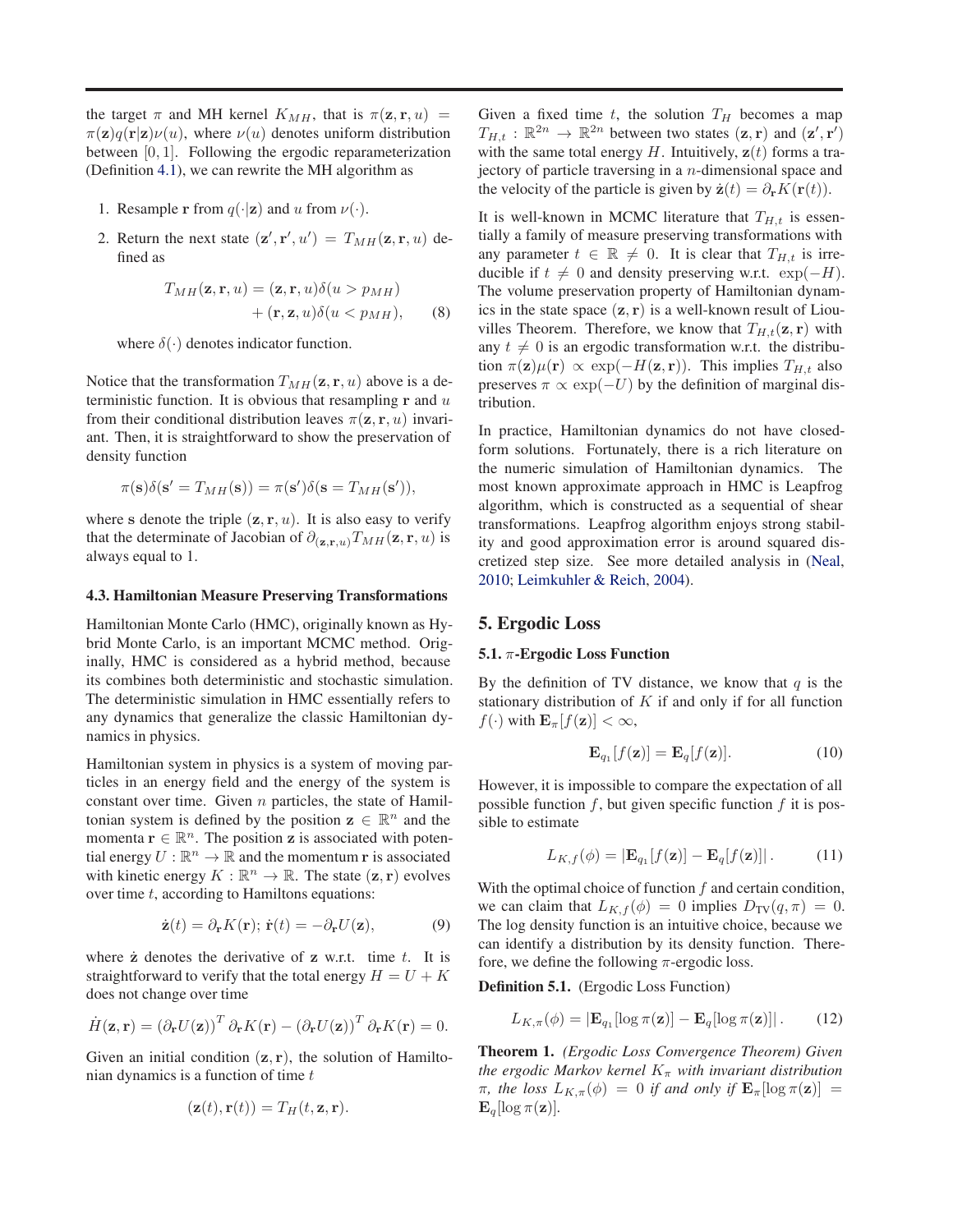<span id="page-5-0"></span>*Proof.* The convergence of loss  $L_{K,\pi}(\phi) = 0$  implies

$$
\mathbf{E}_{q_1(\mathbf{z})\mu(\mathbf{r})}[\log \pi(\mathbf{z})] = \mathbf{E}_{q(\mathbf{z})\mu(\mathbf{r})}[\log \pi(\mathbf{z})],\qquad(13)
$$

where  $q_1(z)$  is given by [\(5\)](#page-2-0). Notice that  $q_1$  is essentially the marginal of the pushforward of  $q(\mathbf{z})\mu(\mathbf{r})$  under the measure preserving transformation  $T_{\pi\mu}$ . By Proposition [1,](#page-3-0) the expectations in (13) can be written as following

$$
\mathbf{E}_{q_1(\mathbf{z})}[\log \pi(\mathbf{z})] \stackrel{\Delta}{=} \int_{\Omega} \log \pi \circ T_{\pi\mu} d(q\mu) = \int_{\Omega} \log \pi d(q\mu),
$$
\n(14)

where  $d(q\mu)$  is the shorthand notations for  $q(\mathbf{z})\mu(\mathbf{r})d\mathbf{z}d\mathbf{r}$ . Replacing  $q\mu$  on both sides in (14) with any distribution, the equality still holds. If we replace  $q\mu$  in (14) with with the pushforward probability measure of  $q(\mathbf{z})\mu(\mathbf{r})$  under  $T_{\pi\mu}$ , denoted by  $T_{\pi\mu*}(q\mu)$ , we have

$$
\int_{\Omega} \log \pi \circ T_{\pi\mu} \circ d(T_{\pi\mu*}(q\mu)) = \int_{\Omega} \log \pi \circ d(T_{\pi\mu*}(q\mu)),
$$

which can be rewritten as

$$
\int_{\Omega} \log \pi \circ T_{\pi\mu}^1 \circ T_{\pi\mu} d(q\mu^1) = \int_{\Omega} \log \pi \circ T_{\pi\mu} d(q\mu),\tag{15}
$$

where  $T_{\pi\mu}^1$  denotes  $T_{\pi\mu} = (\mathbf{z}, \mathbf{r}_1)$  and  $d\mu^1$  denotes  $\mu(dx_1)$ . Notice that the LHS of (15) is an expectation under the distribution of  $z$  after two ergodic Markov transitions from  $q$ , that is  $\mathbf{E}_{q_2(\mathbf{z})}[\log \pi(\mathbf{z})]$ . Therefore, by (14) and (15), we have

$$
\mathbf{E}_{q_2(\mathbf{z})}[\log \pi(\mathbf{z})] \stackrel{\Delta}{=} \int_{\Omega} \log \pi \circ T_{\pi\mu}^1 \circ T_{\pi\mu} d(q\mu^1)
$$

$$
= \int_{\Omega} \log \pi \circ T_{\pi\mu} d(q\mu)
$$

$$
= \mathbf{E}_{q(\mathbf{z})}[\log \pi(\mathbf{z})]. \tag{16}
$$

By induction, we know the expectation of  $\mathbf{E}_{q_n}[\log \pi]$  does not change after any number of measure preserving transformation  $T_{\pi\mu}$ , that gives

$$
\mathbf{E}_{q_{\infty}(\mathbf{z})}[\log \pi(\mathbf{z})] = \mathbf{E}_{q(\mathbf{z})}[\log \pi(\mathbf{z})]. \quad (17)
$$

By (17), we know if we simulate infinitely long ergodic Markov chain by kernel  $K_{\pi}$ , then the expectation  $\mathbf{E}_{q_\infty(\mathbf{z})}[\log \pi(\mathbf{z})]$  is the same as the initial expectation  $\mathbf{E}_{q(\mathbf{z})}$ [log  $\pi(\mathbf{z})$ ].

Because an ergodic Markov chain has unique invariant distribution, (17) implies

$$
\mathbf{E}_{\pi(\mathbf{z})}[\log \pi(\mathbf{z})] = \mathbf{E}_{q(\mathbf{z})}[\log \pi(\mathbf{z})]. \quad (18)
$$

□

Recall that the convergence of loss  $L_{K,\pi^*}(\phi)$  cannot be sufficient for the convergence of the TV distance  $D_{\text{TV}}(q, \pi)$  = 0. Fortunately, under some reasonable condition, the loss  $L_{K,\pi^*}(\phi) = 0$  implies the convergence in TV distance. Formally, this is given by the following theorem.

Theorem 2. *(Ergodic Measure Convergence Theorem) Let*  $K_{\pi}$  be an ergodic Markov kernel with invariant distribution π*. Assume that the entropy of* Q *is not less than the entropy of*  $\pi$ *, that is*  $H(Q) \geq H(\pi)$ *, the loss*  $L_{K,\pi^*}(\phi) = 0$  *if and only if*  $D_{TV}(q, \pi) = 0$ *.* 

*Proof.* By the definition of the KL divergence, we have

$$
D_{\mathrm{KL}}(q||\pi) = \mathbf{E}_q[\log q] - \mathbf{E}_q[\log \pi]. \tag{19}
$$

By Theorem [1,](#page-4-0) we have

$$
D_{\mathrm{KL}}(q||\pi) = \mathbf{E}_q[\log q] - \mathbf{E}_\pi[\log \pi],\tag{20}
$$

which is equivalent to

$$
D_{\text{KL}}(q(\mathbf{z})||\pi) = H(\pi) - H(Q).
$$

Because the KL divergence is never less than 0, we have

$$
H(\pi) \ge H(Q).
$$

Finally, by the assumption  $H(\pi) \leq H(Q)$ , we know  $H(\pi) = H(Q)$ , so we know  $0 \leq D_{TV}(q, \pi) \leq$  $D_{KL}(q||\pi) = 0$ , which implies  $D_{TV}(q, \pi) = 0$ .  $\Box$ 

By the monotonic convergence in TV distance of ergodic Markov chain, it is straightforward to show that

Proposition 2. *Given a smooth ergodic transformations w.r.t.* the probability measure  $\pi(z)$ , if  $\mathbf{E}_q[\log \pi] <$  $\mathbf{E}_{\pi}[\log \pi]$ *, the loss* 

$$
\mathbf{E}_q[\log \pi^*(\mathbf{z})] - \mathbf{E}_{q_1}[\log \pi^*(\mathbf{z})] > 0. \tag{21}
$$

Assume that  $\mathbf{E}_q[\log \pi] < \mathbf{E}_\pi[\log \pi]$ , we have

$$
L_{K,\pi^*}^*(\phi) = \mathbf{E}_q[|\log \pi^*(\mathbf{z})|] - \mathbf{E}_{q_1}[|\log \pi^*(\mathbf{z})|], \quad (22)
$$

# 5.2. Optimising  $\pi^*$ -Ergodic Loss

Let  $q_{01}(\mathbf{z}, \mathbf{z}_1)$  be the joint distribution  $q(\mathbf{z})K(\mathbf{z}, \mathbf{z}_1)$ . Then, we can rewrite (22) as

$$
L_{K,\pi^*}^*(\phi) = \mathbf{E}_{q_{01}}[\log \pi^*(\mathbf{z}) - \log \pi^*(\mathbf{z}_1)],\qquad(23)
$$

which can be estimated by samples of  $(z, z_1)$ . To optimise the loss [\(25\)](#page-6-0), we need to compute the gradient  $\partial_{\phi} L_{K,\pi^*}^*(\phi)$ . Notice that the **z** and  $z_1$  are coupled by the kernel K and the density function of most MCMC kernels, which makes the computation of the gradient  $\partial_{\phi} L_{K,\pi^*}^*(\phi)$  unstable. To avoid this, we reparameterize both  $q(\cdot)$  and the ergodic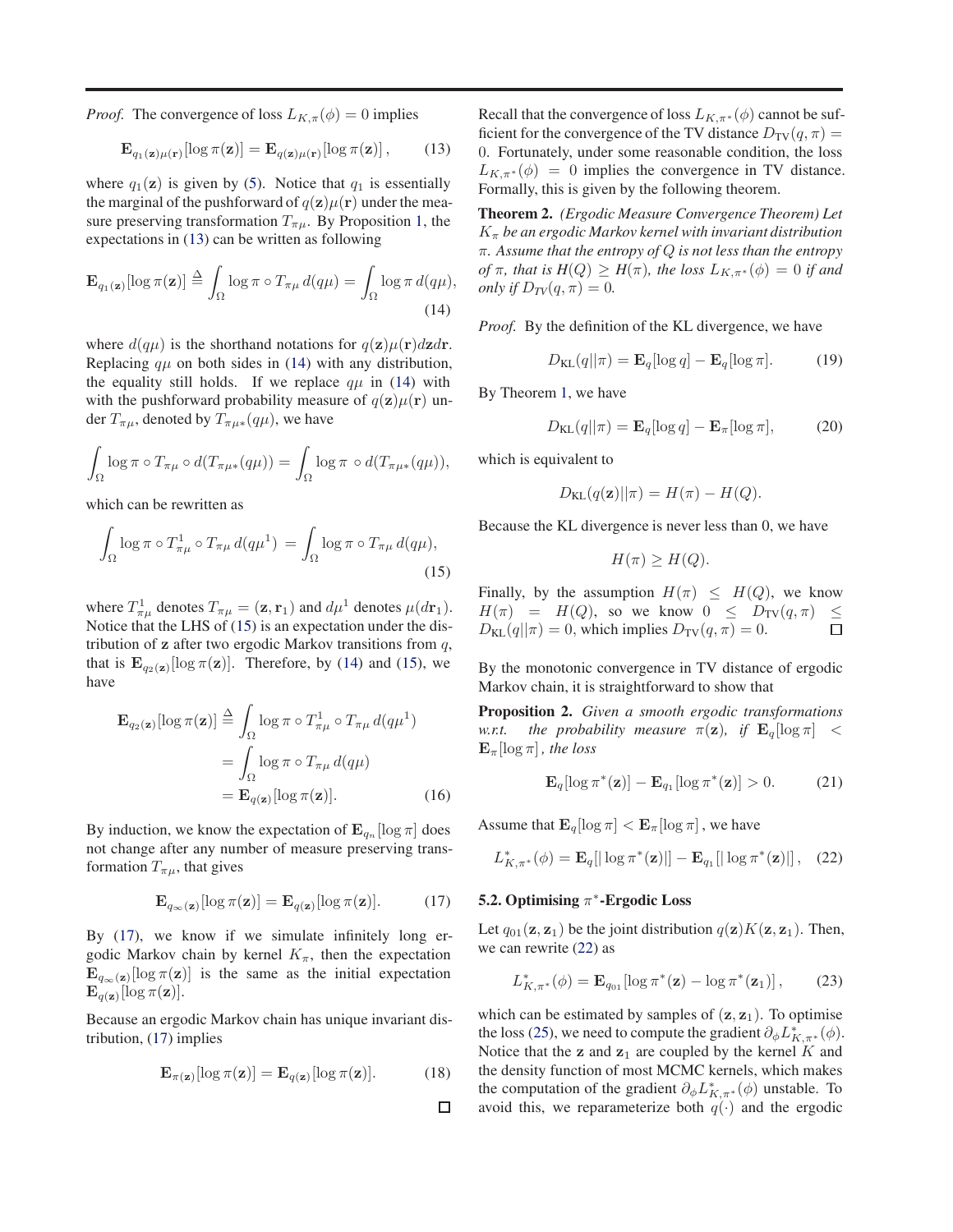<span id="page-6-0"></span>Markov kernel  $K(\mathbf{z}, \cdot)$  by a transformation  $T_{\phi}$  and a measure preserving transformation  $T_{\pi}$  respectively. This allows us to transform some simple random variable  $r$  and  $r_1$ , that is independent of  $\phi$ , into  $(\mathbf{z}, \mathbf{z}_1)$  as

$$
\mathbf{z} = T_{\phi}(\mathbf{r}), \quad \mathbf{z}_1 = T_{\pi}(\mathbf{z}, \mathbf{r}_1). \tag{24}
$$

Therefore, we can compute the loss with following reformulation

$$
L_{K,\pi^*}^*(\phi) = \mathbf{E}_{\mu(\mathbf{r})\mu_1(\mathbf{r}_1)}[L_{\pi^*,T_{\phi},T_{\pi}}(\mathbf{r},\mathbf{r}_1)],\qquad(25)
$$

where  $L_{\pi^*,T_\phi,T_\pi} = \log \pi^*(\mathbf{z}) - \log \pi^*(\mathbf{z}_1)$  and  $(\mathbf{z}, \mathbf{z}_1) =$  $T_{\phi,\pi}$  as (24).

As discussed above, the only requirement of approximate family Q in ergodic inference is the transformation  $T_{\phi}$  is known and it is a measurable function. It is an important advantage over VI, where the density function of  $Q$  must be in closed form.

# 6. Deep Ergodic Inference Model

Ergodic transformations are not only fundamentally important in the ergodic loss, they are also powerful tools for constructing flexible approximation family Q. In this section, we will present how to construct and optimise the approximation family Q by stacking multiple layers of ergodic transformations.

### 6.1. Definition

Let  $\{K_1, K_2, \ldots, K_N\}$  be N ergodic transition kernel with independent parameters  $\{\phi_1, \phi_2, \dots, \phi_N\}$ . Let  $q_0$  be the distribution of initial state also has parameter  $\phi_0$ . By ergodic reparameterization, we reform each ergodic Markov kernel  $K_n(\mathbf{z}, \mathbf{z}')$  as a transformation  $\mathbf{z}_n = T_n(\mathbf{z}_{n-1}, \mathbf{r})$ , where  $T_n$  is a deterministic function depends on the kernel parameter  $\phi_n$  and r is sampled from a standard distribution  $\mu_n$ . We also reparameterize the initial distribution q from a simple distribution  $\mu_0$  by a transformation  $T_0$ . Then, we can generate samples of  $z_n$  by transforming samples of  $(\mathbf{r}_0, \mathbf{r}_1, \dots, \mathbf{r}_{N-1})$  from  $\mu(\cdot) = \prod_{i=0}^{N-1} \mu_i(\cdot)$  as

$$
\mathbf{z}_n = T_{\mathbf{r}_{N-1}} \circ \cdots \circ T_{\mathbf{r}_1} \circ T_0(\mathbf{r}_0), \tag{26}
$$

where  $T_{\mathbf{r}_n}(\cdot)$  denotes  $T_n(\cdot, \mathbf{r}_n)$ . We call this multiple layer ergodic transformation  $T_{\mathbf{r}_N-1} \circ T_{\mathbf{r}_1} \circ T_0(\cdot)$  deep ergodic inference network (DEIN). The expectation of  $q_N$  can be reformed as

$$
\mathbf{E}_{q_N}[f(\mathbf{z}_N)] = \mathbf{E}_{\mu}[f \circ T_{\mathbf{r}_{N-1}} \circ \cdots \circ T_{\mathbf{r}_1} \circ T_0(\mathbf{r}_0)],
$$

which allows us to estimate the gradient of any function by Monte Carlo method

$$
\partial_{\boldsymbol{\phi}} \mathbf{E}_{q_N}[f(\mathbf{z}_N)] \approx \frac{1}{M} \sum_{i=1}^M \partial_{\boldsymbol{\phi}} f \circ T_{\mathbf{r}_{N-1}^i} \circ \cdots \circ T_{\mathbf{r}_1^i} \circ T_0(\mathbf{r}_0^i).
$$

### 6.2. Optimisation and Convergence of DEINs

This is a non-parametric model because the number of parameters of this model grows with the number of transformations. Different from deep neural networks, DEIN has strong stability by the natural of ergodicity. In particular, DEINs can be arbitrarily deep and the stability and simulation quality is guaranteed to improve with the depth.

First, we define a loss [\(12\)](#page-4-0) for each transition  $K_n$  as

$$
L^{n}(\phi_n) = \mathbf{E}_{q_n}[\log \pi^*(\mathbf{z})] - \mathbf{E}_{q_{n-1}}[\log \pi^*(\mathbf{z})],
$$

where  $q_N$  denotes the marginal of the last state

$$
q_n(\mathbf{z}; \boldsymbol{\phi}_{0:n}) = \int K(\mathbf{z}_{n-1}, \mathbf{z}_n) q_{n-1}(\mathbf{z}_{n-1}; \boldsymbol{\phi}_{0:n-1}).
$$
\n(27)

**Proposition 3.** Assume that  $\mathbf{E}_{q_0}[\log \pi(\mathbf{z})] < \mathbf{E}_{\pi}[\log \pi(\mathbf{z})]$ , *minimizing the ergodic loss*  $L_{K,\pi^*}^*$  *in* [\(22\)](#page-5-0) *with*  $q_N$  *of deep ergodic Inference network is equivalent to maximizing the total ergodic loss*  $\sum_{n=1}^{N} L^n(\phi_n)$ 

$$
L_N(\boldsymbol{\phi}) = \mathbf{E}_{q_N}[\log \pi^*(\mathbf{z})] - \mathbf{E}_{q_0}[\log \pi^*(\mathbf{z})]. \qquad (28)
$$

*which is equivalent to*

$$
L_N(\phi; \phi_0) = \mathbf{E}_{q_N}[\log \pi^*(\mathbf{z})]. \tag{29}
$$

*when the parameter of*  $q_0$  *is fixed.* 

The total loss (29) is consistent with the loss proposed by (Zhang et al., 2018) in ergodic measure preserving flows.

By Proposition [2,](#page-5-0) it is straightforward to show that DEINs enjoy incremental improvement as the depth grows.

Theorem 3. *(Incremental Convergence of DEIN) Given a* N*-layer DEIN defined as* (26)*, the optimal total ergodic*  $loss L_N(\phi^*) = \max_{\phi} L_N(\phi)$  *increases monotonically as* N *increases.*

Similar to the convergence of ergodic Markov chains, we have the asymptotic unbiased convergence of DEINs as following.

Theorem 4. *(Asymptotic Unbiased Convergence of DEINs*) For arbitrarily small  $\epsilon > 0$ , there always ex*ists a DEIN with finite number of layer* N*, so that with* the optimal distribution  $q_N^*$  has the ergodic loss  $L_{K,\pi}^* =$  $D_{TV}\left(\int K(\mathbf{z}, \cdot) dq_N^*, q_N^*(\cdot)\right) \leq \epsilon.$ 

### 6.3. Comparison with Auto-Tuning MCMC

From an algorithmic perspective, auto-tuning MCMC (AM-CMC) and DEIN are very similar, because both methods simulate ergodic Markov chains and optimise the parameters of the kernel w.r.t. a loss. This may give a false impression of that AMCMC and DEIN share the same theoretical foundation.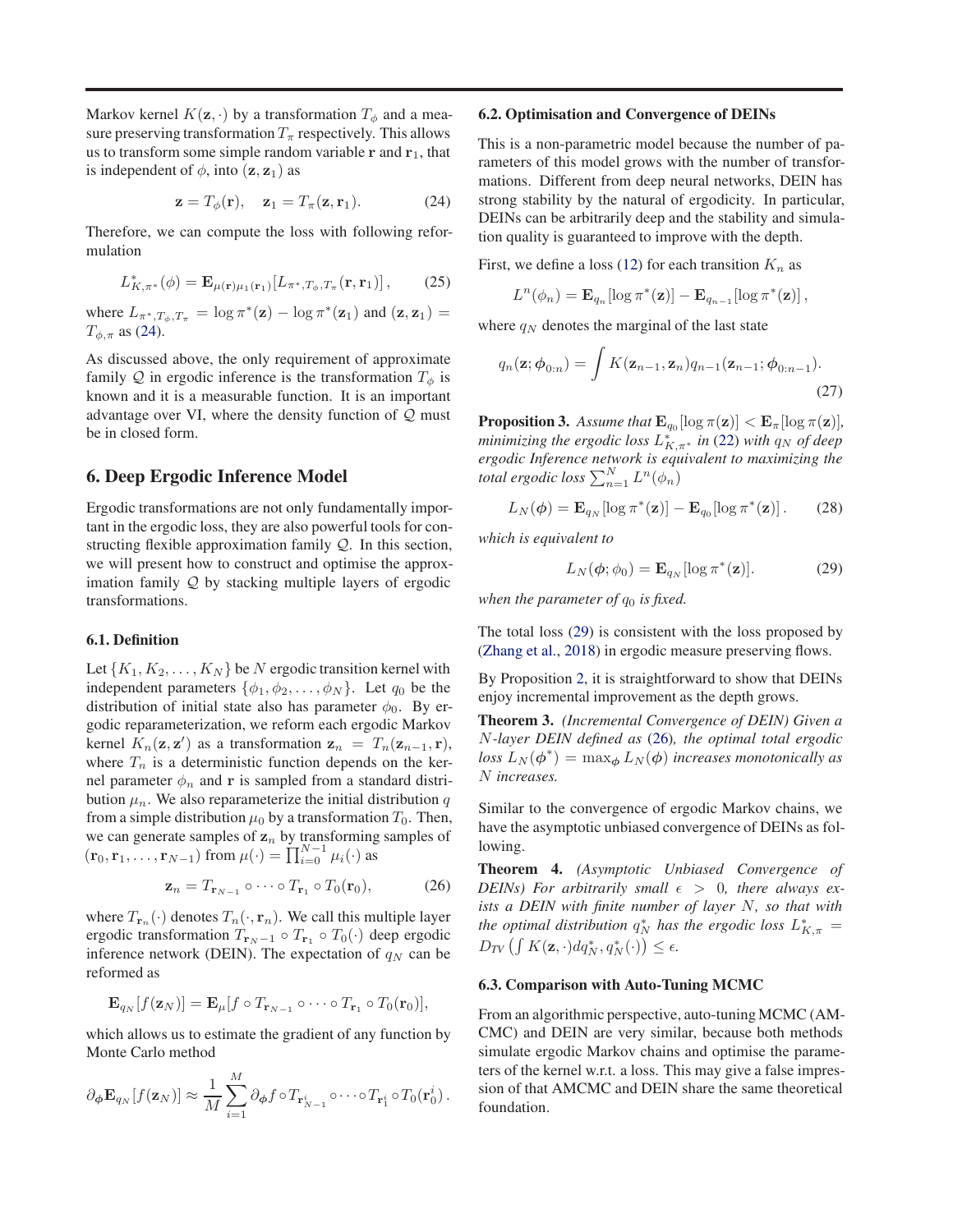To clear this impression, we will discuss the fundamental difference between DEINs and AMCMC. First of all, AM-CMC is essentially a class of MCMC methods with autotuning strategy of kernel parameters. In particular, the purpose of auto-tuning is to boost the statistical power of samples from MCMC by encouraging distant jump between states in Euclidean space, which is inspired by the work of [\(Pasarica & Gelman,](#page-8-0) [2010\)](#page-8-0) on reducing sample correlation of MCMC. In contrast, as a parametric family in ergodic inference methods. The parameters in DEINs is optimised w.r.t. the ergodic loss, which is based on the ergodic inference principle in Section [3.2.](#page-2-0)

The fundamental difference have two important effects in practice. The first effect is on the sample correlation. By the nature of Markov property, optimising the auto-tuning loss can never eliminate the correlation of samples from MCMC. In contrast, the samples from DEINs are generated by deterministic transformation of i.i.d. samples from initial distribution, which is still i.i.d. samples. The second consequence is on the MH-correction. In particular, MH correction is optional for DEINs for three reasons. First, DEIN is a parametric approximate family  $Q$  rather than unbiased simulation procedure. Second, by optimising the ergodic loss, DEINs guarantee the convergence towards the target in TV distance. Finally, even with approximate ergodic transformations, the existence of a stationary distribution (not necessarily the target) is guaranteed by measure preserving property, in particularly with the depth of DEIN is always finite. In contrast, the convergence of AMCMC chains is only guaranteed with MH correction. In particular, without MH correction, the existence of a stationary distribution of MCMC chains becomes questionable. With unlimited number of recurrent Markov transitions, Markov chains are not guaranteed to converge to any distribution. The existence of stationary distribution is the necessary condition of ergodic theorem [\(Robert & Casella](#page-8-0), [2005\)](#page-8-0). Therefore, without MHcorrection (implicitly proved by detailed balance condition), the bias of samples from MCMC may not be bounded. This is particularly true when the Markov kernel parameter is tuned to maximize the jumping distance between states.

### 6.4. Comparison with Normalising Flows

Normalizing Flow (NF), introduced by [\(Rezende & Mohamed,](#page-8-0) [2015\)](#page-8-0), is a recent variational inference framework, where the variational parametric distribution is defined in an iterative procedure. The fundamental idea of NF is to define an expressive parametric family by a sequence of deterministic transformations with closed-form Jacobian. Let  $z_0$  be a random variable from a simple distribution  $\mu$ , like Gaussian, and  $f_1 \ldots, f_M$  be M deterministic functions from  $\mathbb{R}^n$  to  $\mathbb{R}^n$ . We define a

sequence of random variable  $z_1 \dots z_M$  as

$$
\mathbf{z}_M = f_M \circ \cdots \circ f_1(\mathbf{z}_0).
$$

By the rule of changing variables, the density function of  $z_M$  is given by

$$
\log p(d\mathbf{z}_M) = \log q(d\mathbf{z}_0) - \sum_{i=1} \log |\det \partial_{\mathbf{z}_i} f_i(\mathbf{z}_i)|.
$$

There are three important difference between DEINs and NFs. First, without manually engineering ergodic transformations, DEINs have theoretical guarantee of better performance with more transformations (Theorem [4\)](#page-6-0). In contrast, the transformations  $f_i$  in NFs is predefined based on heuristics and experimental evidence. Second, ergodic transformations  $T_{\pi}$  has no closed form solutions, but the transformations  $f_i$  in NFs is limited to simple functions with tractable Jacobian. Finally, the distribution of DEINs is very expressive, which may not even have a closed form as [\(27\)](#page-6-0). More importantly, there is no need to compute the density for optimising the parameters. It is the opposite for NFs. In particular, the transformations in NFs are often restricted to simple functions to have closed-form Jacobian. The computation of the Jacobian is also one of computational bottlenecks in optimisation.

### 6.5. Comparison Overview

The key difference between ergodic inference, AMCMC and VI is highlighted in the following table.

| Method       | TV-Loss | Implicit Simu- | Independent |
|--------------|---------|----------------|-------------|
|              |         | lation Density | samples     |
| VI           | Yes     | No             | Yes         |
| <b>AMCMC</b> | N٥      | Yes            | No          |
| ЕI           | Yes     | Yes            | Yes         |

- TV-Loss: Optimising the loss function leads to the convergence in TV distance.
- Independent samples: computationally and statistically independent sample simulation.
- Implicit Simulation Density: no closed-form density function of simulation distribution is required in training.

# 7. Related Works

Hamiltonian variational inference (HVI), introduced by [\(Salimans et al.,](#page-8-0) [2015\)](#page-8-0), is an interesting variational framework using MCMC kernel as variational parametric distribution. The motivation of HVI is that the joint density function of all the states of HMC chains is tractable to compute. Unfortunately, the variational lower bound is still